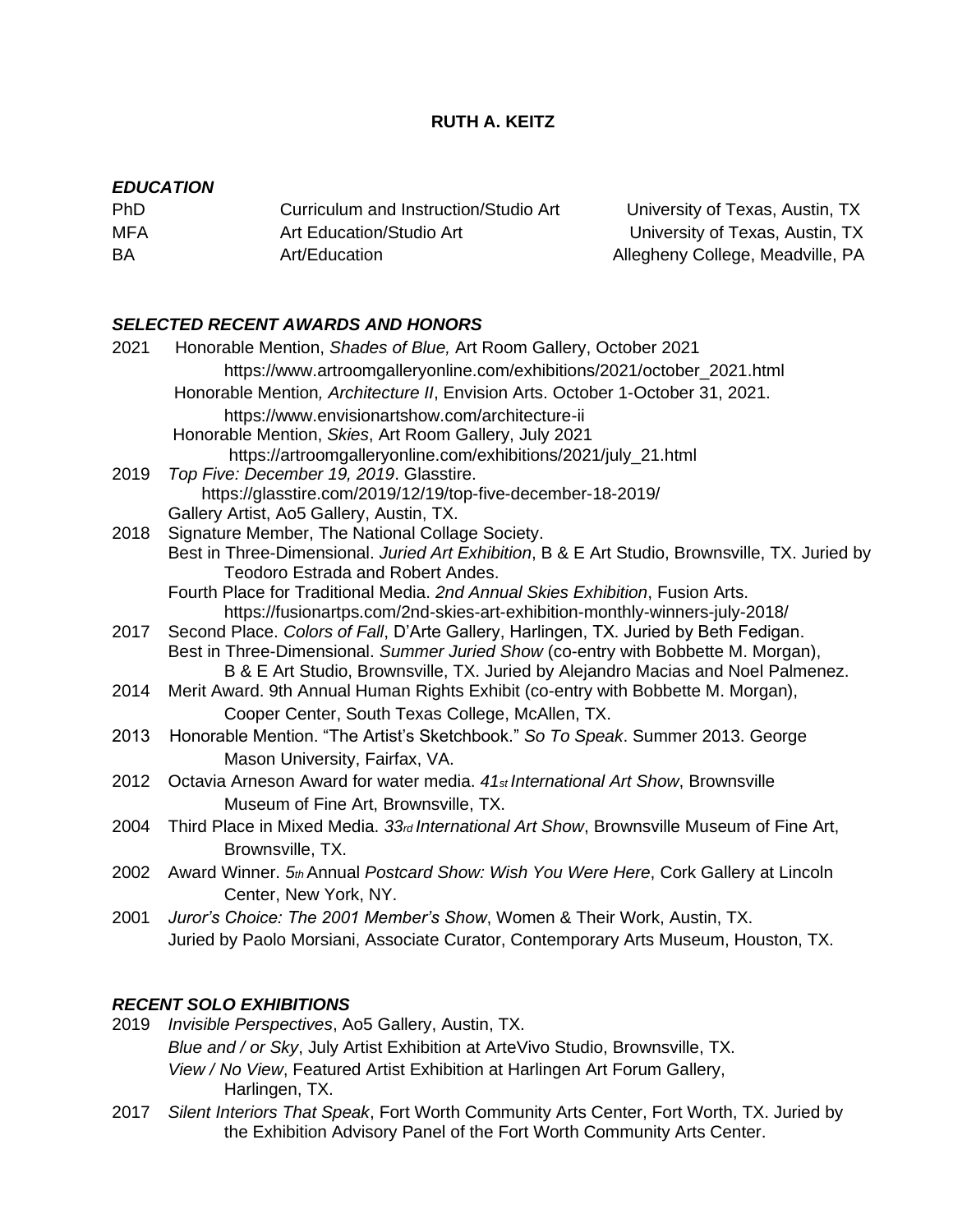- 2007 *Mixed Media Re-Mixed,* Richardson Art Gallery, University of Texas at Brownsville/Texas Southmost College, 2007.
- 2002 *New Perspectives,* Gallery of Chan Shun Centennial Library*,* Southwestern Adventist University, Keene, TX.

## *SELECTED RECENT INVITATIONAL AND JURIED EXHIBITIONS*

| 2022 | 24th Annual Rio Brazos Juried Art Exhibition, Langdon Center, Granbury, TX. Juried          |
|------|---------------------------------------------------------------------------------------------|
|      | by Nancy Lamb, Fort Worth, TX, represented by Artspace 111.                                 |
|      | 6th Annual MUJERES-ERES Juried Exhibition, La Chicharra Studio, Brownsville,                |
|      | TX. Juried by Gina Gwen Palacios, Assistant Professor of Art, UTRGV.                        |
|      | Envision, UNT CoLab Art Gallery, University of North Texas, Denton, TX. Juried by           |
|      | Ginger Cochran, Envisions Arts Founder / Director and Kristen Kendrick Bigley,              |
|      | Director of UNT CoLab Art Gallery.                                                          |
|      | https://www.envisionartshow.com/emanate                                                     |
|      | 37th Annual International Exhibition, Meadows Gallery, The University of Texas at           |
|      | Tyler, Tyler, TX. Juried by Erin K. Murphy, San Antonio, Texas independent curator,         |
|      | most recently Director of Residencies and Exhibitions at Artpace San Antonio, TX.           |
|      | Mixed Media in the RGV, Weslaco Museum, Weslaco, TX. Curated by Sheila Shidler,             |
|      | Executive Director of Weslaco Museum.                                                       |
| 2021 | Members' Small Works Exhibition, Woman Made Gallery, Chicago, IL.                           |
|      | https://womanmade.org/artwork/small-works-members-exhibition/                               |
|      | Honorable Mention, Shades of Blue, Art Room Gallery, October 2021                           |
|      | https://www.artroomgalleryonline.com/current_exhibition.html                                |
|      | Honorable Mention, Architecture II, Envision Arts. October 1-October 31, 2021.              |
|      | https://www.envisionartshow.com/architecture-ii                                             |
|      | Fourth Annual Members Art Exhibition, Brownsville Museum of Fine Art, Brownsville, TX.      |
|      | Botanical, 120ART, Taylor, TX. Juried by Lonnie Shan, artist with signature status with New |
|      | Mexico Watercolor Society, Taos Watercolor Society, and Texas Watercolor Society.           |
|      | Skies, Art Room Gallery. July1-July 31, 2021.                                               |
|      | https://www.artroomgalleryonline.com/current_exhibition.                                    |
|      | 23rd Annual Rio Brazos Juried Art Exhibition, Dora Lee Langdon Cultural and                 |
|      | Educational Center, Granbury, Texas. Juried by Diane Durant, Associate Professor of         |
|      | Instruction and Director of the Marilyn and Jerry Comer Collection of Photography,          |
|      | University of Texas at Dallas.                                                              |
|      | 36th Annual International Exhibition, Meadows Gallery, The University of Texas at           |
|      | Tyler, Tyler, TX. Juried by Benjamin M. Hickey, Curator of Exhibitions at the Paul          |
|      | and Lulu Hilliard University Art Museum, University of Louisiana at Lafayette.              |
|      | The Valdosta National 2021, Dedo Maranville Fine Arts Gallery, Valdosta State               |
|      | University, Valdosta, GA. Juried by Claire Dempster, Atlanta-based writer                   |
|      | and arts administrator.                                                                     |
|      | https://www.vsugallery.org/valdosta-national-2021.html                                      |
| 2020 | Members' Small Works Exhibition, Woman Made Gallery, Chicago, IL.                           |
|      | https://womanmade.org/small-works-members-show-2020/                                        |
|      | HOME, A Virtual Exhibition, Woman Made Gallery, Chicago, IL. Juried by Jennifer             |
|      | Weigel, multi-disciplinary mixed media conceptual artist.                                   |
|      |                                                                                             |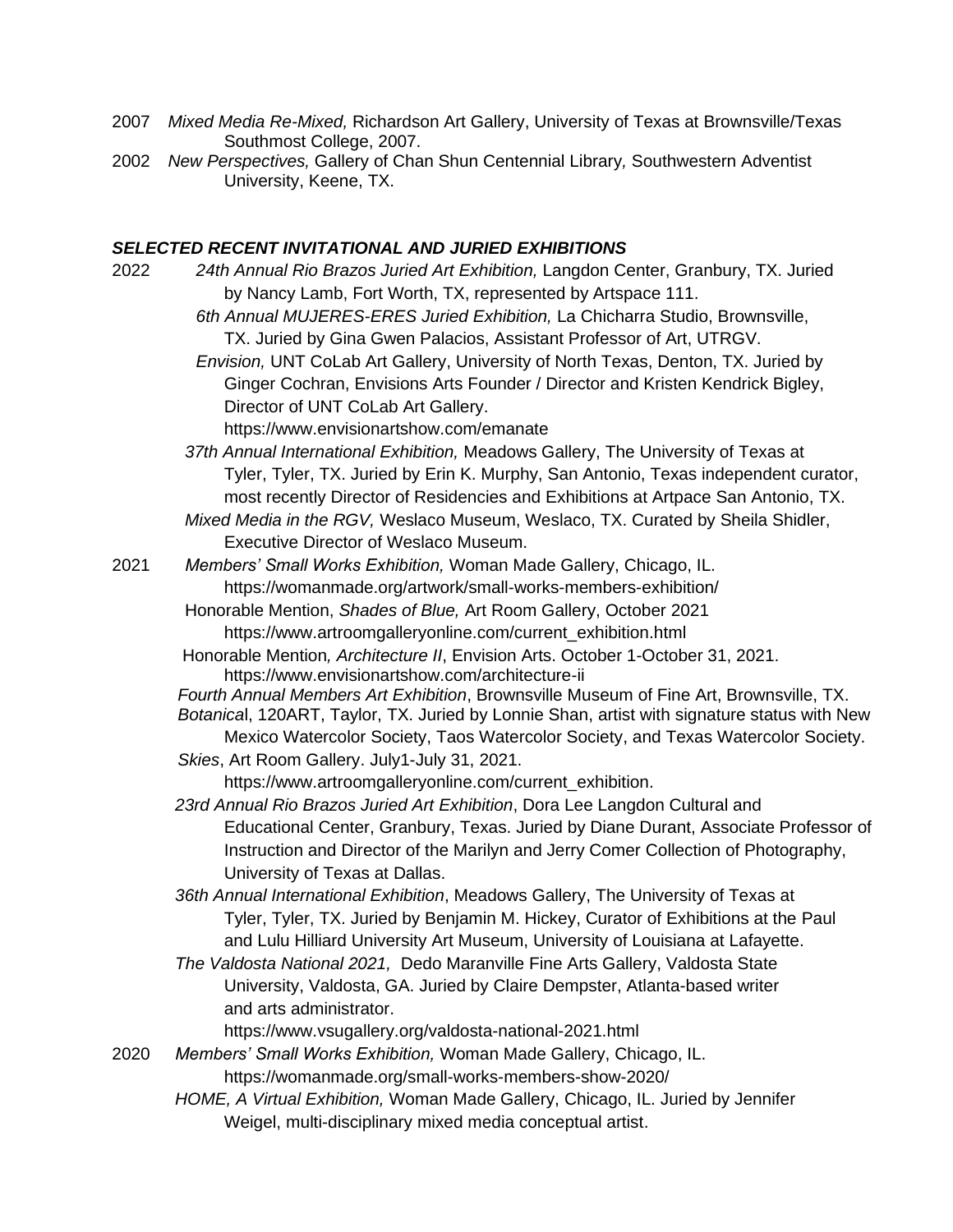<https://womanmade.org/home-a-virtual-exhibition/>

https://www.facebook.com/121967861183071/posts/3271439309569228/?sfnsn=mo &d=n&vh=e

*Texas Juried Exhibition,* Artspace111, Fort Worth, TX. Juried by Kristen

Gaylord, Assistant Curator of Photographs, Amon Carter Museum of American Art, Fort Worth, TX.

https://artspace111.com/exhibitions/110/works/artworks-4376-ruth-a.-keitz-floatingdoor-with-cloud-view-2020/

*TEXAS NOW 2020 Texas Artist Showcase*, Artspace111 online exhibition, July 27 – August 29, 2020.

https://artspace111.com/artworks/categories/4-texas-now/?skip=240 https://artspace111.com/artworks/categories/4-texas-now/?skip=320 https://artspace111.com/artworks/categories/4-texas-now/?skip=400

Ruth Keitz, "Pop and Me," *Dead Dads Club, Visual Arts and Literature Zine for those who have experienced loss,* Volume I (January 2020):12.

Gallery Artist, Ao5 Gallery, Austin, TX.

2019 *Halcyon*, Janette Kennedy Art Gallery, Dallas, TX. Juried by Ginger Cochran, Envisions Arts Founder / Director and Reanna DiPaolo, Envision Arts Assistant Director.

- *Third Annual Juried Art Exhibition*, B & E Art Studio, Brownsville, TX. Juried by Daniel Maldonado, Gallery owner.
- Día de los Muertos: Catrina and Other Memorable Ladies, 33rd Annual Día de los Muertos Exhibition, Bath House Cultural Center, Dallas, TX. Curated by Enrique Fernández Cervantes, Visual Arts Coordinator / Curator for Bath House Cultural Center.
- Ruth Keitz, "Portraits of Who I Used to Be," Chaleur Magazine vol.1, no. 3 (Spring 2019): 16-22.
- *CLIP: An International Exhibition of Works on Paper*, Charles Adams Studio Project at 5&J Gallery, Lubbock, TX. Juried by Ghislaine Fremaux, Assistant Professor in Painting at Texas Tech University, Lubbock, TX.
- *Sixth Annual Artspace111 Regional Juried Exhibition*, Arstspace111, Fort Worth, TX. Juried by Hilde Nelson, Curatorial Assistant of Contemporary Art, Dallas Museum of Art.
- *Solo Show[Down] 2019*, Fort Worth Community Arts Center, Fort Worth, TX. Juried by Christina Rees, Editor-in-Chief of "Glasstire," Dallas, TX.
- *Created to Create: BMFA Members Exhibition,* Brownsville Museum of Fine Art, Brownsville, TX.
- *2019 Contemporary Texas Group Exhibition and May WEST Austin Studio Tour,* Ao5 Gallery, Austin, TX.
- *47th International Art Show*, Brownsville Museum of Fine Art, Brownsville, TX. Juried by artists Joe Harjo and Mauricio Saenz.
- *5 th Annual MUJER = ERES International Art Exhibition*, B & E Art Studio, Brownsville, TX. Juried by Melissa Vega and Samantha Rawls.
- *The National Collage Society's 22nd Annual Small Format Exhibition*, Western Colorado Center for the Arts, Grand Junction, CO.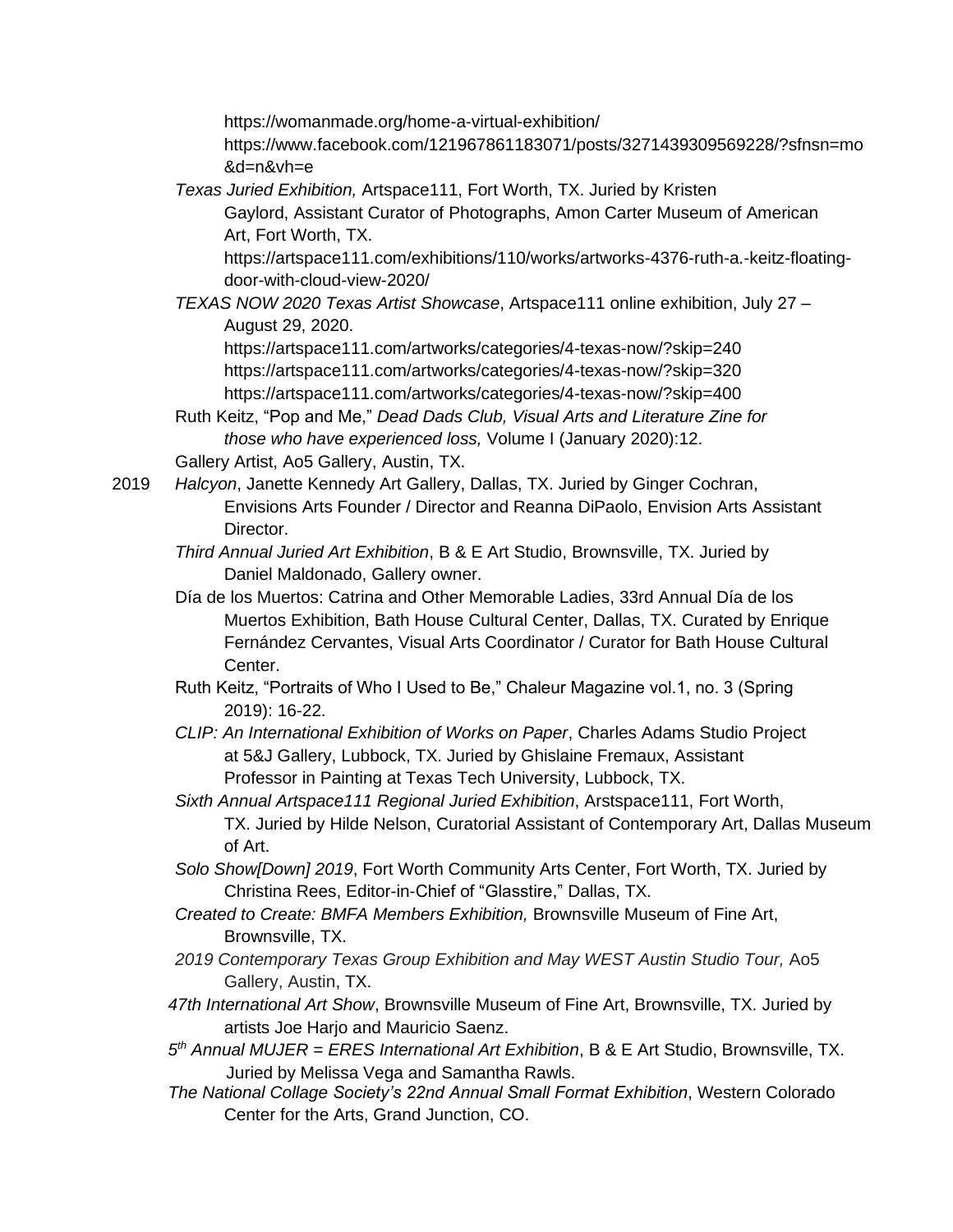Gallery Artist, Harlingen Art Forum Gallery, Harlingen, TX.

2018 *The National Collage Society's 34th Annual Juried Exhibit.* Juried by Gianna Commito, Associate Professor of Art Kent State University, Kent, OH; Catherine Nash, Collage Artist, MFA University of Arizona, Tucson, AZ; Cecil Touchon, Founding Member of 1987 Post-Dogmatist Group, International Society of Assemblage & Collage Artists, Santa Fe, NM

nationalcollage.com/2018

- *As the Seasons Turn,* Harlingen Art Forum Gallery, Harlingen, TX. Juried by Nancy Russell, Artist, Associate Professor of Art, and Lead for Communications and Humanities, Texas State Technical College, Harlingen, TX.
- *Juried Art Exhibition*, B & E Art Studio, Brownsville, TX. Juried by Teodoro Estrada, Artist and Art Supervisor for Brownsville ISD, Brownsville, TX and Robert Andes, Art Instructor, Texas Southmost College, Brownsville, TX.
- *Tarjetes del Valle: A Postcard Exhibition*, Platform 204 Art Gallery, Harlingen, TX.
- *30th Annual Juried Exhibition*, Texarkana Regional Arts and Humanities Council, Texarkana, TX. Juried by Sean FitzGibbons, Director of the Meadows Museum of Art at Centenary College in Shreveport, LA.
- *2nd Annual Skies Exhibition*, Fusion Arts. https://fusionartps.com/2nd-annual-skies-artexhibition-july-2018/ and https://fusionartps.com/2nd-skies-art-exhibition-monthlywinners-july-2018/ and https://www.youtube.com/watch?v=Cj\_NHfNAjv0
- *Artspace111: 5th Annual Regional Juried Exhibition*, Artspace, Fort Worth, TX. Juried by Christina Rees, Editor-in-Chief of "Glasstire," Dallas, TX.
- *Summer Impressions*, Harlingen Art Forum Gallery, Harlingen, TX. Juried by Rachael F. Brown, Artist and Associate Professor of Art, South Texas College, McAllen, TX.
- *Texas National Competition and Exhibition 2018*, Cole Art Center @ The Old Opera House, Nacogdoches, TX. Juried by Jed Perl, Art Critic, Author, and Professor of Liberal Studies at The New School in New York City.
- *4th Annual Mujer-eres Art Exhibition,* Platform 204 Art Gallery, Harlingen, TX. Juried by Melissa Vega and Samantha Rawls.

*Between the Seams,* Woman Made Gallery, Chicago, IL. Juried by Nnenna Okore, Professor of Art at North Park University, Chicago. https://womanmade.org/artwork/ruth-keitz/ Gallery Artist, Harlingen Art Forum Gallery, Harlingen, TX.

2017 *National Collage Society 33rd Annual Juried Exhibition,* Union Street Gallery, Chicago Heights, IL*.* Juried by David Adix, Laura Lein-Svencer, and Cory Peeke.

*Kindred: Celebrating Our Ancestors, Annmarie Sculpture Garden & Arts Center (an affiliate of the Smithsonian Institution), Solomons, MD. Juried by Betty J. Belanus, Curator/Education Specialist, Smithsonian Center for Folklife and Cultural Heritage, Washington, D.C.*

*Colors of Fall*, Harlingen Art Forum Gallery, Harlingen, TX. Juried by Beth Fedigan. Gallery Artist, Harlingen Art Forum Gallery, Harlingen, TX.

- *Summer Juried Show, B & E Art Studio, Brownsville, TX. Juried by Alejandro Macias and Noe Palmenez.*
- *29th Annual Juried Exhibition, Texarkana Regional Arts and Humanities Council, Texarkana, TX. Juried by Lauren Cross, Founder/Curator WoCA Projects, Fort Worth, TX.*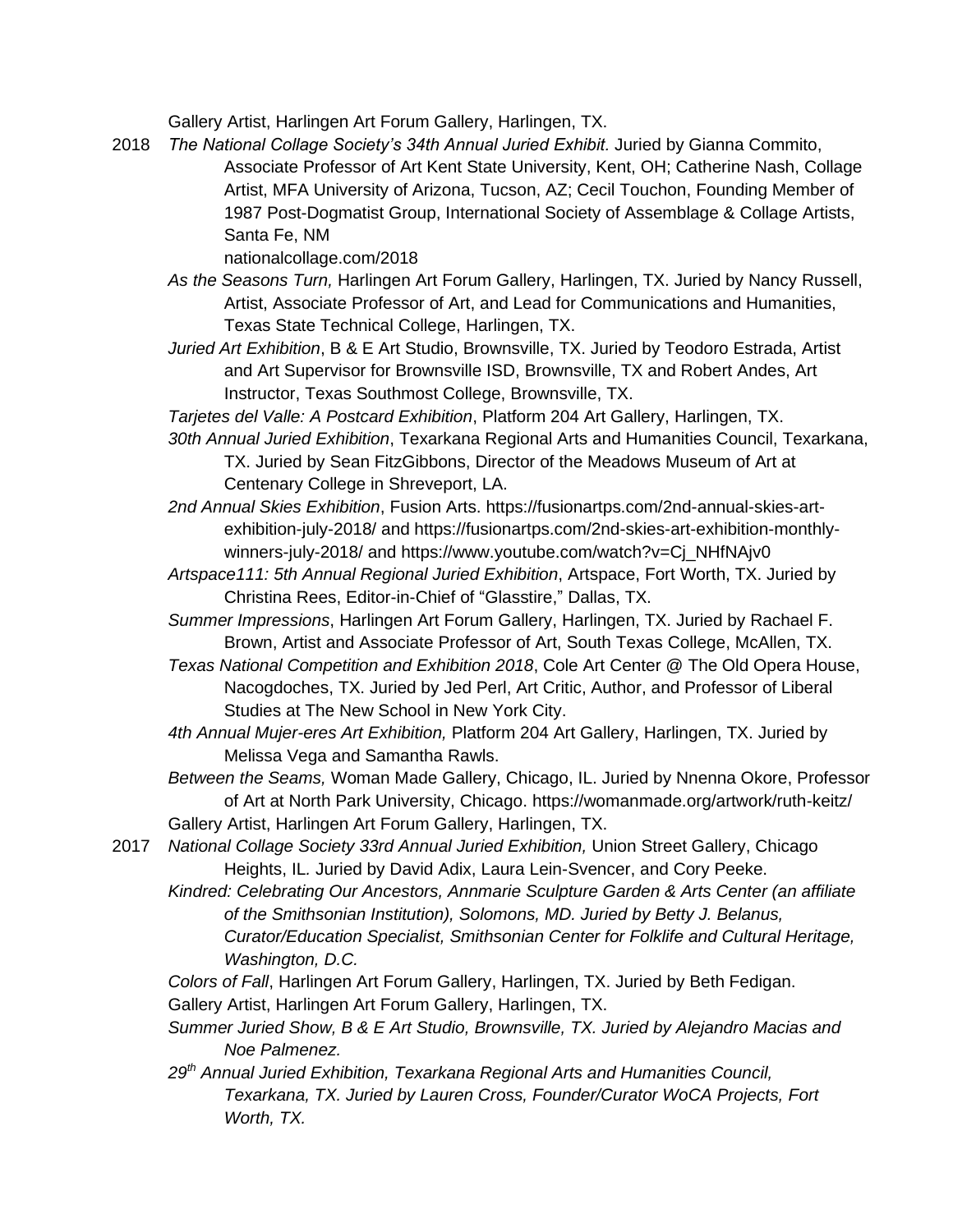- *Another's Treasure*, Arts Council of Southwestern Indiana, Evansville, IN. Juried by Mark Rospenda, Curator of Exhibitions and Collections, South Bend Museum of Art.
- *Vignette Women's Art Fair*, Texas Women's Caucus for Art, The Women's Museum Building, Fair Park, Dallas, TX. Curated by Chelsea Pierce, Dallas Museum of Art.
- *45th International Art Show*, Brownsville Museum of Fine Art, Brownsville, TX. Juried by Cesar Martinez, Angel Cabrales, and Annie Moye.
- 2016 *4th Annual Juried Artists' Book Exhibition*, Fort Worth Community Arts Center, Fort Worth, TX. (co-entry with Bobbette M. Morgan).
	- *Women Artists 2017 Datebook,* Syracuse Cultural Workers, Syracuse, NY.
	- *Texas National 2016 Exhibit*, Cole Art Center @ The Old Opera House, Nacogdoches, TX. Juried by Abelardo Morell.
	- *University of Texas Rio Grande Valley-Brownsville Faculty Exhibition*, Rusteberg Art Gallery, Brownsville, TX.

*Cut It Out*, Gallery One Visual Art Center, Ellensburg, WA.

- 2015 43rd International Art Show, Brownsville Museum of Fine Art, Brownsville, TX.
- 2014 South Texas College Faculty Show, Pecan Campus STC Art Gallery, McAllen, TX. South Texas College/Texas A & M University at Kingsville Exchange Show, Ben Bailey Gallery, Texas A & M University at Kingsville, TX.
	- *9th Annual Human Rights Exhibit* (co-entry with Bobbette M. Morgan), Cooper Center, South Texas College, McAllen, TX.
	- GLOBAL issues.CLIMATE matters.social CHANGE, ArtRage, the Norton Putter Gallery, Syracuse, NY.
	- *SHOEBOX: An International Sculpture Exhibition,* Middle Tennessee State University Todd Gallery, Murfreesboro, TN.
- 2013 *National Collage Society 29th Annual Juried Exhibition*. www.nationalcollage.com Honorable Mention. "The Artist's Sketchbook." *So To Speak*. Summer 2013. George Mason University, Fairfax, VA.
	- *Satellite,* South Texas College Art Gallery, McAllen, TX.
	- *Día de los Muertos*, Bath House Cultural Center, Dallas, TX.
	- *14th Annual Juried Maritime Art Exhibit*, Harbor History Museum, Gig Harbor, WA.

*Everything Mixed Media*, Gallery Black Lagoon, Austin Texas, TX.

- *Texas National 2013 Exhibit*, Cole Art Center @ The Old Opera House, Nacogdoches, TX. Juried by Peter Selz, former Chief Curator of Painting and Sculpture, Museum of Modern Art, NYC.
- *8th Annual Human Rights Exhibit* (co-entry with Bobbette M. Morgan), Cooper Center, South Texas College, Mc Allen, TX and Galerie 409, Brownsville, TX.
- *42nd International Art Show*, Brownsville Museum of Fine Art, Brownsville, TX.
- *MV3: Brown, Keitz, and Nicol,* South Texas College, Mid-Valley Art Gallery, Weslaco, TX.

*Surface Treatment: A Mad Mix,* McAllen Public Library Art Gallery, McAllen, TX.

*Public/Private*, Woman Made Gallery, Chicago, IL. Juried by Emily Green.

- 2012 *7th Annual Human Rights Exhibit*, Cooper Center, South Texas College, McAllen, TX. *Au Naturale,* South Texas College Art Gallery, McAllen, TX.
	- Octavia Arneson Award for water media. *41st International Art Show*, Brownsville Museum of Fine Art, Brownsville, TX.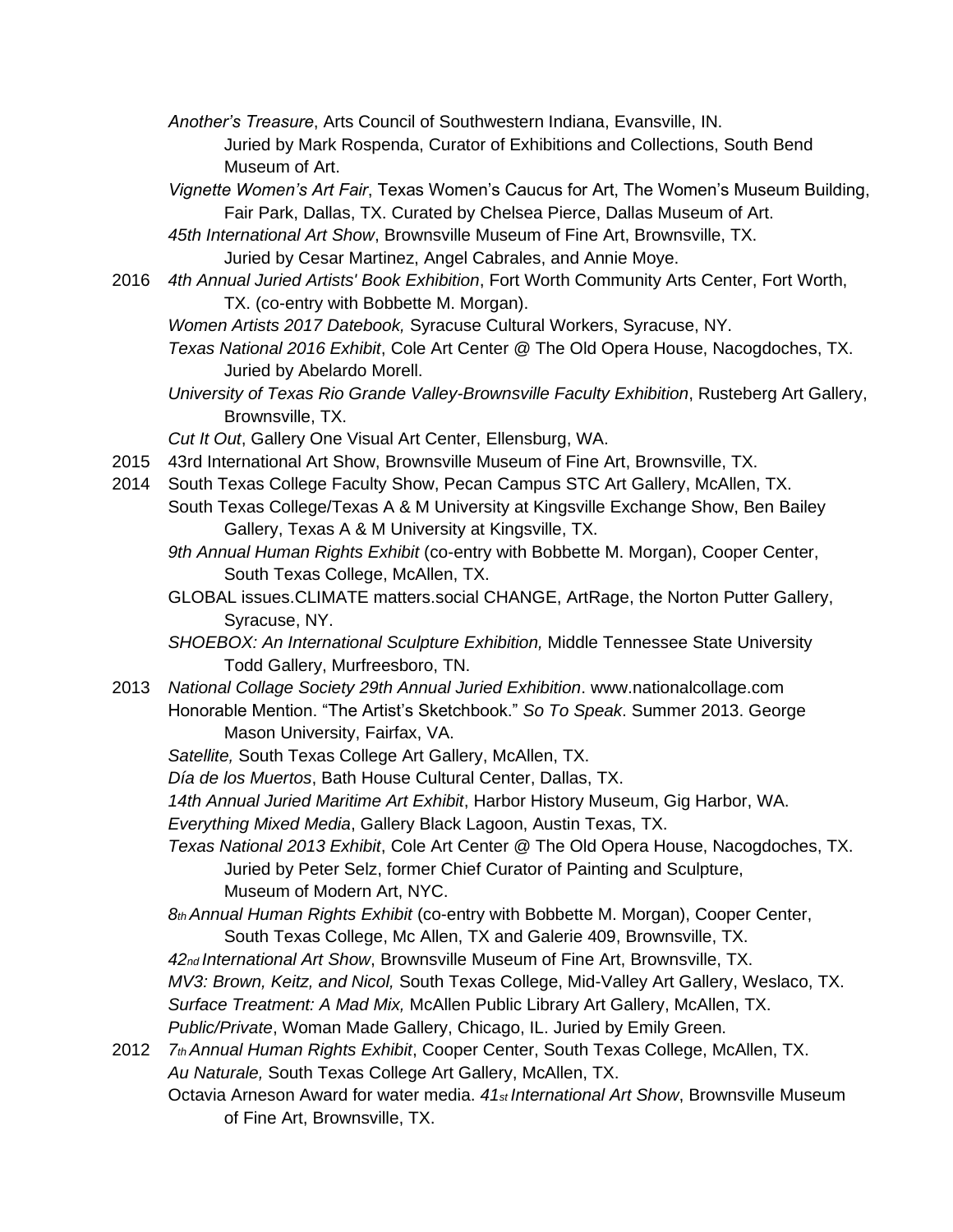- 2011 *New Faculty Exhibit: Leonard, Keitz, and Murray,* South Texas College Art Gallery, McAllen, TX.
	- *Annual South Texas College Faculty Art Show,* South Texas College Art Gallery, McAllen, TX.
- 2005 *38th Annual Arts International Exhibition 2005,* International Museum of Art, El Paso, TX. *6th International Open Juried Exhibition,* First Frontier Collage Society, Austin, TX. *First Juried Exhibition of Texas Artists,* The Marfa Studio of Arts, Waterstop Gallery, Marfa, TX.

*34th International Art Show*, Brownsville Museum of Fine Art, Brownsville, TX.

- 2004 *12th Annual International Juried Exhibition,* Laredo Center for the Arts, Laredo, TX. *Women In the Middle: Borders, Barriers, Intersections,* electronic exhibition, National Women's Studies Conference, University of Wisconsin-Milwaukee Union Art Gallery, Milwaukee, WI.
	- Third Place in Mixed Media. *33rd International Art Show*, Brownsville (TX) Museum of Fine Art.
- 2003 *36th Arts International Juried Exhibition*, Centre Building, El Paso, TX. *Día de los Muertos*, Bath House Cultural Center, Dallas, TX. *32nd International Art Show*, Brownsville Museum of Fine Art, Brownsville, TX.
- 2002 Award Winner. *5th* Annual *Postcard Show*, Cork Gallery at Lincoln Center, New York, NY. *Photo-Based*, Woman Made Gallery, Chicago, IL. *Texas and Neighbors Juried Regional Art Competition*, Irving Arts Center, Irving, TX. *Día de los Muertos*, Bath House Cultural Center, Dallas, TX. *31st International Art Show*, Brownsville Museum of Fine Art, Brownsville, TX. *36th Annual Regional Juried Art Show*, Richardson Public Library, Richardson, TX.
- 2001 *Juror's Choice: The 2001 Member's Show*, Women & Their Work, Austin, TX. *3rd Annual Open Exhibition,* First Frontier Collage Society, One Congress Plaza, Austin, TX.

# *SELECTED RECENT BIBLIOGRAPHY*

- "Top Five: December 19, 2019," Glasstire, December 19, 2019. https://glasstire.com/2019/12/19/top-five-december-18-2019/
- "We Recommend in The Valley: Ruth A. Keitz: Blue and / or Sky," Glasstire, August 8, 2019. "2019 Contemporary Texas Group Exhibition," Glasstire, April 22, 2019. https://glasstire.com/events/2019/04/22/230303/

Nancy Moyer, "Witty exhibition of familiar spaces on display at Harlingen art studio," The Valley Morning Star, Harlingen, TX, April 12, 2019. https://www.valleymorningstar.com/news/local\_news/witty-exhibition-of-familiar-spaces-ondisplay-at-harlingen-art/article\_855c1966-5d47-11e9-adca-4f69be5eab2f.html

- Nancy Moyer, "Witty exhibition of familiar spaces on display at Harlingen art studio," The McAllen Monitor, McAllen, TX, April 8, 2019. https://www.themonitor.com/2019/04/08/witty-exhibition-familiar-spaces-display harlingen-art-studio/
- Lisa Siser, "Slice of Life: Coming Full Circle," The Valley Morning Star, Harlingen, TX, March 28, 2019.

https://www.valleymorningstar.com/news/slice\_of\_life/coming-full-circle-local-artistexhibiting-at-d-arte-centre/article\_85f40f9a-516d-11e9-950c-03f7c88db03c.html

Anthony Mariani, "Artspace111 Group-On," *Fort Worth Weekly*, July 25, 2018. https://www.fwweekly.com/2018/07/25/artspace-111-group-on/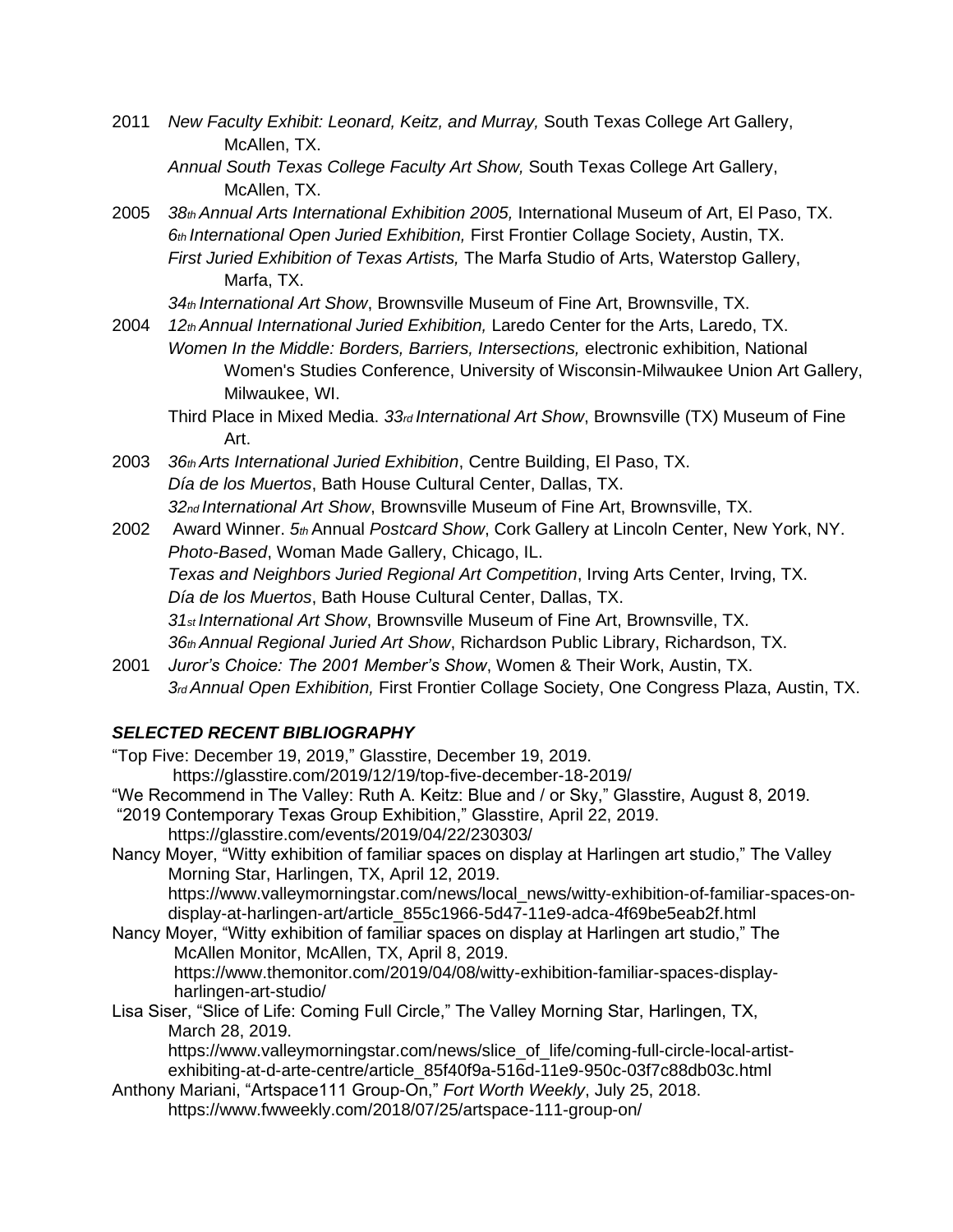"Ruth A. Keitz: Silent Interiors That Speak," *Glasstire*, October 2017. http://glasstire.com/events/2017/10/17/ruth-a-keitz-silent-interiors-that-speak/

- "Silent Interiors That Speak by Ruth A. Keitz," *Fort Worth Community Arts Center, November in the Galleries*, November 2017. http://www.fwcac.com/?exhibition\_detail/5509
- "Ruth A. Keitz: Silent Interiors That Speak opens Nov. 3," *Art News DFW*, October 11, 2017. http://artgroupsdfw.com/exhibits-events/ruth-a-keitz-silent-interiors-that-speak-opens-nov-3/

"Fort Worth Community Arts Center presents Ruth Keitz: 'Silent Interiors That Speak' opening reception," *Fort Worth CultureMap,* October 2017.

http://fortworth.culturemap.com/eventdetail/fort-worth-community-arts-center-ruth-keitz/ Nubia Reyna, "From students to artists," *The Rider,* Edinburg and Brownsville, TX, March 27,

2017. Nancy Moyer, "Art and Wit," The McAllen Monitor, McAllen, TX, February 2, 2015. http://www.themonitor.com/life/valley\_life/art-and-wit-annual-faculty-show-brings together-a-variety/article\_5583605e-a8d4-11e4-973c-371dbd957488.html

Carl Mellor, "Provocative Images Highlight ArtRage Juried Show," Syracuse New Times, Syracuse, NY, September 24, 2014. http://www.syracusenewtimes.com/provocativimages highlight-artrage-juried-show/

Nicolas Alegre, "Novena expo de derechos humanos," El Manana, Reynosa, Tamaulipas, Mexico, April 2014.

http://www.humanrightsartexhibit.com/uploads/El-Manana-Article-2014-Web.jpg

- Nancy Moyer, "Art Against Injustice," The McAllen Monitor, McAllen, TX, April 20, 2014. http://www.themonitor.com/life/valley\_life/surface-treatment-art-againstinjustice/article\_517d3d4e-c988-11e3-b38c-0017a43b2370.htmlNancy Moyer, "Extraordinary Art," The McAllen Monitor, McAllen, TX, November 4, 2013. http://www.themonitor.com/life/valley\_life/article\_478a5ce6-462e-11e3-9cba-0019bb30f31a.html
- Matthew Irwin, "Everything," The Austin Chronicle, Austin, TX, May 10, 2013. http://www.austinchronicle.com/arts/2013-05-10/everything/
- Nancy Moyer, "Surface Treatment: A Mad Mix," The McAllen Monitor, McAllen, TX, February 4, 2013. http://www.themonitor.com/life/valley\_life/article\_863d1a12-6ee0- 11e2-8a81001a4bcf6878.html
- "2013 STC Visual Arts Faculty Exhibit on Display at McAllen Public Library," City of McAllen News, McAllen, TX, January 17, 2013. http://www.mcallen.net/news/archive/2013-01- 17/2013\_stc\_visual\_arts\_faculty\_exhibit\_on\_display\_at\_mpl.aspx

Nancy Moyer, "The Artful Nude," *The McAllen Monitor*, McAllen, TX, February 22, 2012. http://www. http://www.themonitor.com/entertainment/nude-58923-figure-art.html

- Leticia Elizondo, "Paint, Pastels & Prizes," *RGV + Beyond Arts & More*, Vol. 1, Issue 4, February 2012. http://share.snacktools.com/AFF956D9E8C/fe9c0e4303ab37bf061e9576edq799388
- Nancy Moyer, "C. Leonard, R. Keitz, & T. Murray Art Exhibition," *The McAllen Monitor*, McAllen, TX, September 29, 2011. http://www.themonitor.com/articles/leonard-55225-art-exhibit.html
- Erika Said, "Expone el STC obros artisticas," *El Manana*, Reynosa, Tamaulipas, Mexico, September 1, 2011.

http://www.elmanana.com/edicionimpresa/20110901/TEX20110901\_05.pdf

"Community Art Briefs: Richardson Gallery presents work by UTB/TSC art professor," *The Brownsville Herald*, Brownsville, TX, February 4, 2007, and other dates.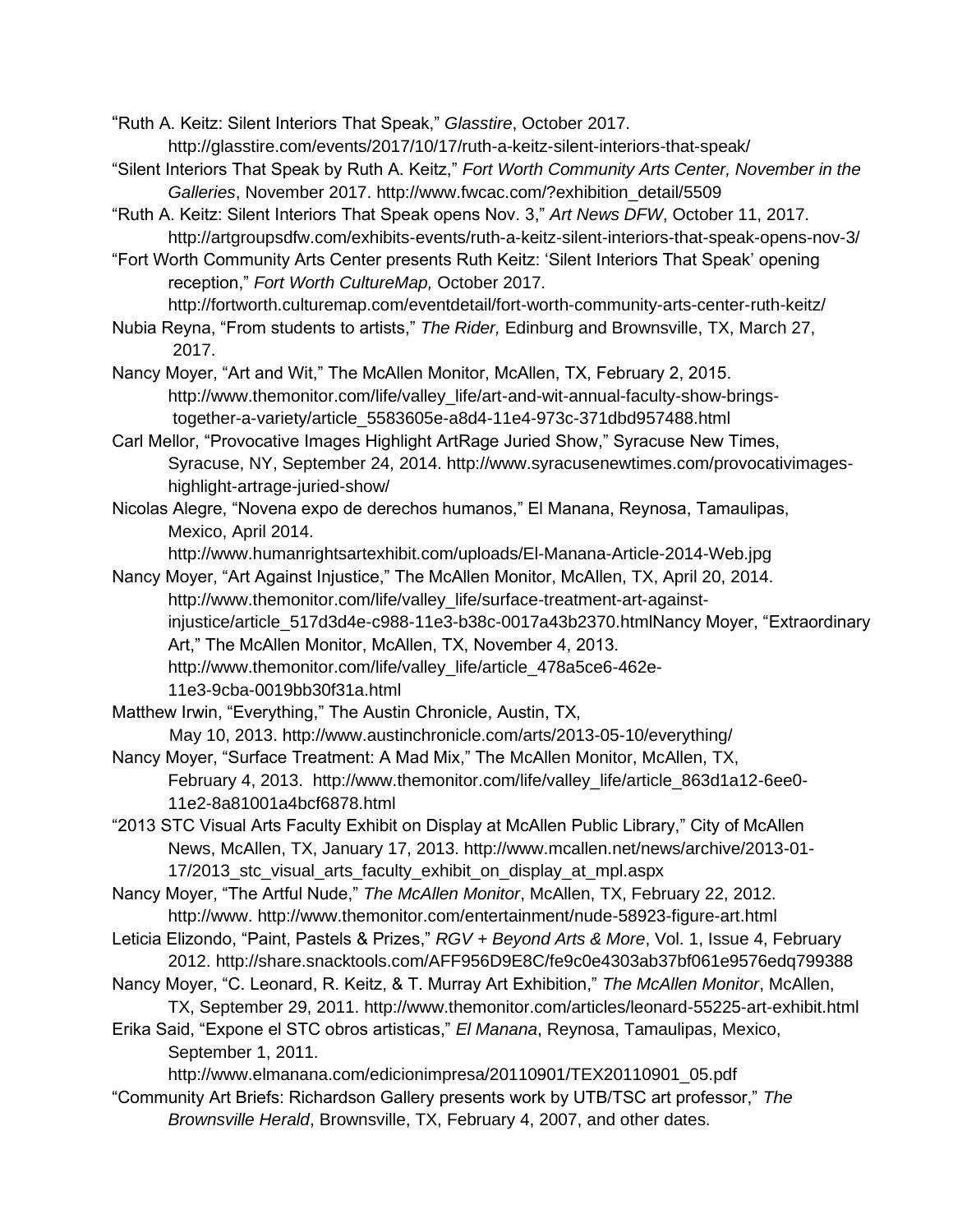*Dallas Morning News* "Guide," Art Exhibits: *New Perspectives*, November 8 and 15, 2002. *Fort Worth Star Telegram* "Star Time," Art Exhibits: *New Perspectives*, November 8 and 15, 2002 Eriana Duganne, "Juror's Choice: The 2001 Member's Show," *The Austin Chronicle*, Austin, TX, December 7, 2001.

#### *RECENT PROFESSIONAL EXPERIENCE*

- 2018-2019 Adjunct Instructor of Visual Arts, Texas A & M University-Kingsville: Kingsville, TX. *Dual Enrollment Art History I.*
- 2015-2017 Lecturer of Fine Arts, University of Texas Rio Grande Valley-Brownsville, TX: *Art Appreciation, On-line Dual Enrollment Art Appreciation, History of Women in Art, Modern Art History.*
- 2010-2015 Instructor of Visual Arts, South Texas College, Mid-Valley Campus, Weslaco, TX: *Art Appreciation, Dual Enrollment Art Appreciation, On-Line Art Appreciation, Art Survey II, Academic Cooperative.*
- Fall 2010 On-line Art Instructor, Axia College/University of Phoenix, Phoenix, AZ:  *Art Appreciation*.
- Summer I, Adjunct Instructor of Visual Arts, South Texas College, McAllen, TX: 2010 *Dual Enrollment Art Appreciation*.

2005-2009 Senior Lecturer of Fine Arts, University of Texas at Brownsville and Texas Southmost College, Brownsville, TX: *American Art History* (and *Independent Study: American Art History*), *Art Appreciation, Art History Survey II, Contemporary Art* (and *Independent Study: Contemporary Art History*), *Nineteenth Century European Art History, Special Topics: Non-Western Art, History of Women in Art* (advanced art history and part of the minor in Gender Studies).

- Summer I, Adjunct Instructor of Fine Arts, University of Texas at Brownsville and 2005 Texas Southmost College, Brownsville, TX: *Nineteenth Century European Art History.*
- 2005 College Board SAT Essay Scorer, Pearson Educational Measurement, Iowa City, IA (on-line).
- 2005-2007 Educational Consultant, Teacher Quality Grant: Middle School Math I, School of Education, University of Texas at Brownsville and Texas Southmost College, Brownsville, TX.
- 2005-2007 Educational Consultant, Teacher Quality Grant: Algebra I, School of Education, University of Texas at Brownsville and Texas Southmost College, Brownsville, TX.
- 2004-2005 Educational Consultant, Teacher Quality Grant: STAR Math, School of Education, University of Texas at Brownsville and Texas Southmost College, Brownsville, TX.
- 1999-2005 Adjunct Instructor of Education for Adult Degree Program (distance education), Southwestern Adventist University, Keene, TX: *Arts and Crafts* (art education).
- 1997-2003 Adjunct Instructor of Education, Southwestern Adventist University, Keene, TX: *Arts and Crafts* (art education).